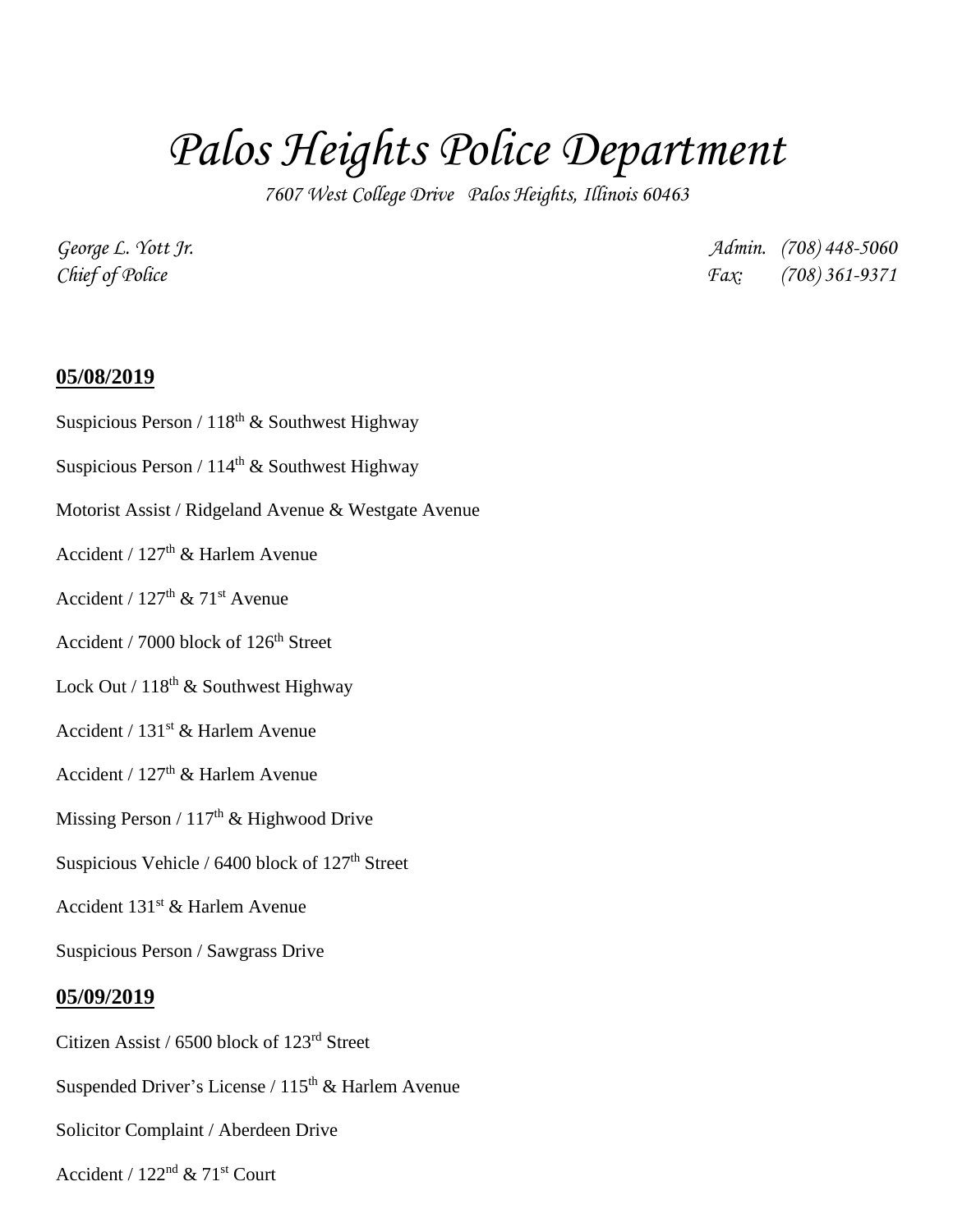- Lock Out / 125<sup>th</sup> & Ridgeland Avenue Citizen Assist /  $114<sup>th</sup>$  & Southwest Highway Domestic Dispute /  $128<sup>th</sup>$  & Harlem Avenue In State Warrant /  $76<sup>th</sup>$  & College Drive Suspicious Vehicle /  $127<sup>th</sup>$  & Ridgeland Avenue Suspicious Person /  $124<sup>th</sup>$  & 76<sup>th</sup> Avenue Suspended Driver's License /  $125<sup>th</sup>$  & Harlem Avenue **05/10/2019**
- Citizen Assist / 78<sup>th</sup> & College Drive
- Motorist Assist / 120<sup>th</sup> & Harlem Avenue
- Juvenile Problem(s) / 6600 block of Highland Drive
- Deceptive Practice /  $69<sup>th</sup>$  & Linden Drive
- Citizen Assist / 124<sup>th</sup> & Harlem Avenue
- Domestic /  $124<sup>th</sup>$  & Ridgeland Avenue
- Suspicious Person / 119<sup>th</sup> & Oak Park Avenue
- Citizen Assist / 6600 block of 127<sup>th</sup> Street
- Accident / 128th & Harlem Avenue
- Disturbance /  $122<sup>nd</sup>$  &  $80<sup>th</sup>$  Avenue

## **05/11/2019**

- Suspicious Person /  $119<sup>th</sup>$  & Harlem Avenue
- Suspicious Vehicle / 134<sup>th</sup> & Ridgeland Avenue
- Suspicious Person /  $120^{th}$  &  $70^{th}$  Court
- In State Warrant /  $76<sup>th</sup>$  & College Drive
- Citizen Assist / Shadow Creek Drive
- Citizen Assist /  $6400$  block of  $127<sup>th</sup>$  Street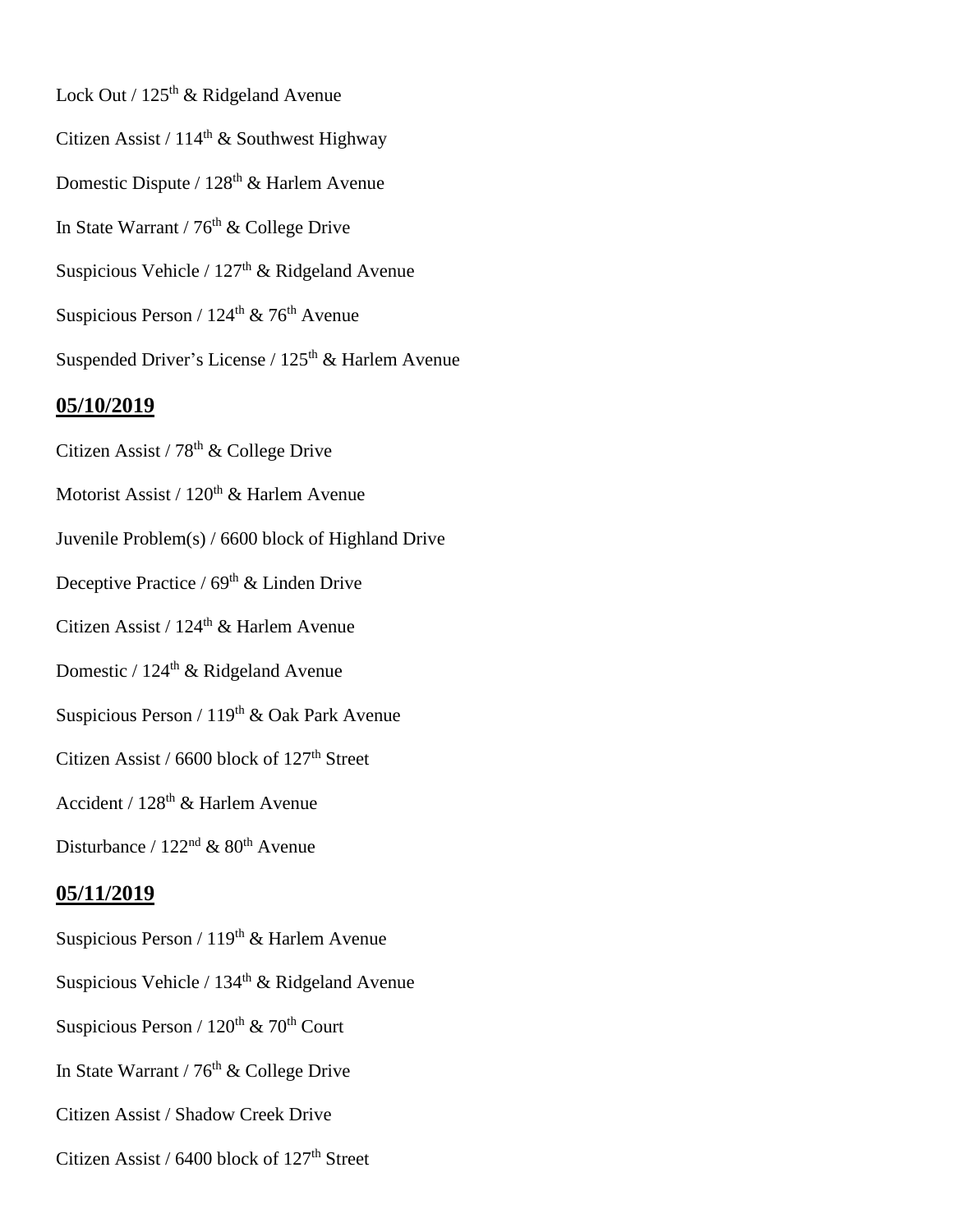Lock Out / 126<sup>th</sup> & Harlem Avenue

Juvenile Problem(s)  $120^{th}$  &  $76^{th}$  Avenue

Loud Noise / 122nd & Harlem Avenue

### **05/12/2019**

Citizen Assist /  $122<sup>nd</sup>$  &  $80<sup>th</sup>$  Avenue

Suspicious Vehicle /  $124^{\text{th}}$  &  $68^{\text{th}}$  Court

Suspicious Person /  $134<sup>th</sup>$  & Ridgeland Avenue

Citizen Assist / Moorings Drive

Citizen Assist / 6300 block of 127<sup>th</sup> Street

Citizen Assist /  $76<sup>th</sup>$  & College Drive

Suspicious Vehicle /  $124<sup>th</sup>$  &  $75<sup>th</sup>$  Avenue

#### **05/13/2019**

Lock Out / 121<sup>st</sup> & Cheyenne Drive

Suspicious Person / 7700 block of  $127<sup>th</sup>$  Street

- Accident / 123rd & Harlem Avenue
- Lost Article /  $76<sup>th</sup>$  & College Drive
- Accident / 128th & Harlem Avenue

Disturbance /  $119^{th}$  &  $71^{st}$  Court

# Citizen Assist /  $122<sup>nd</sup>$  &  $80<sup>th</sup>$  Avenue

- Hit and Run /  $117<sup>th</sup>$  & Southwest Highway
- Loud Noise /  $126<sup>th</sup>$  & Richard Avenue

Accident / 6300 block of College Drive

Theft /  $128<sup>th</sup>$  & Harlem Avenue

Domestic / 129<sup>th</sup> & Golfview Lane

#### **05/14/2019**

Suspicious Vehicle /  $130^{th}$  &  $71^{st}$  Court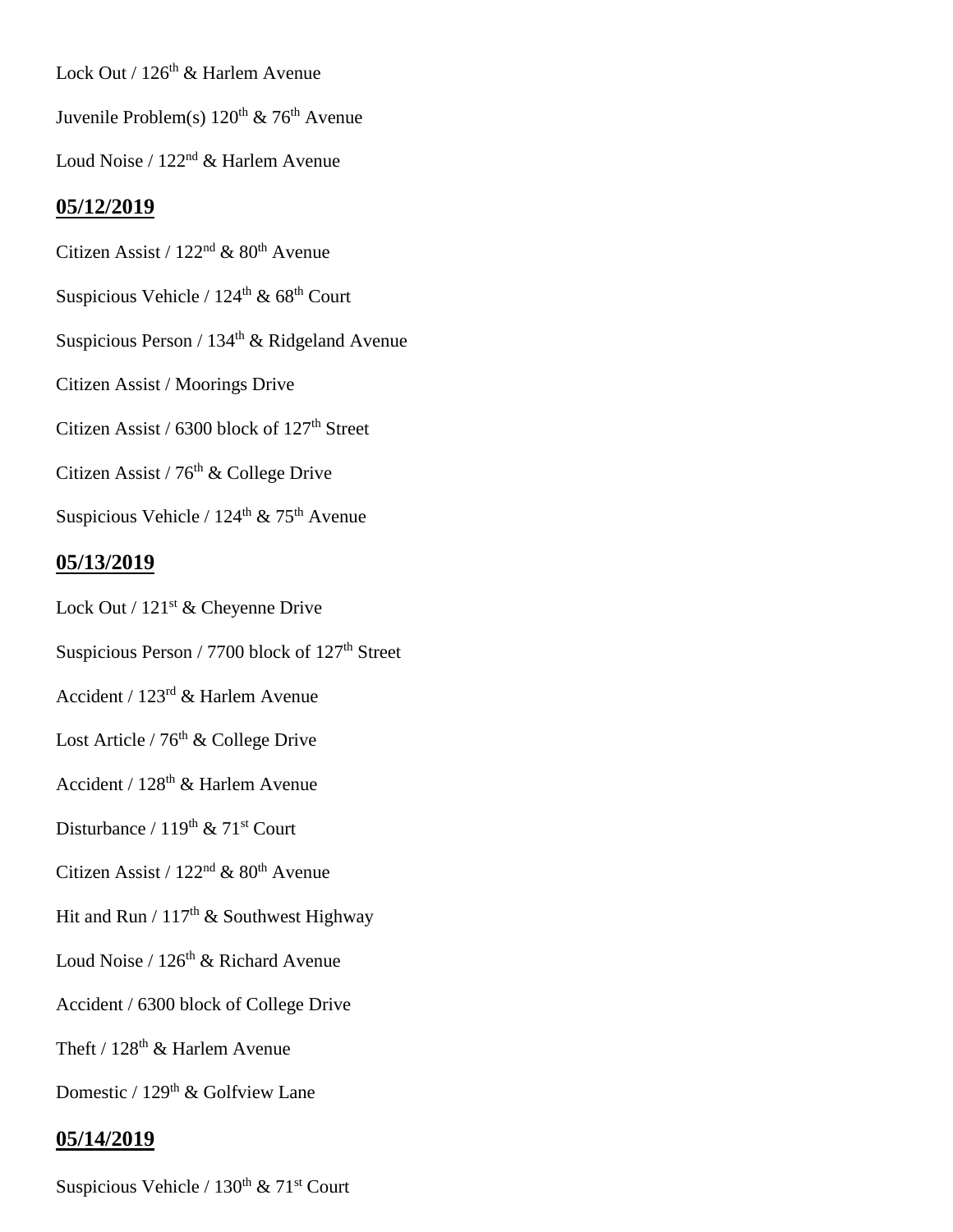- Suspicious Person / 6700 block of West Navajo Drive
- Deceptive Practice /  $125<sup>th</sup>$  & Spyglass Circle
- Citizen Assist / 129<sup>th</sup> & Golfview Lane
- Suspicious Person /  $122<sup>nd</sup>$  &  $80<sup>th</sup>$  Avenue
- Hit and Run /  $127<sup>th</sup>$  & Harlem Avenue
- Domestic /  $122<sup>nd</sup>$  &  $71<sup>st</sup>$  Court
- Citizen Assist /  $76<sup>th</sup>$  & College Drive
- Citizen Assist /  $126<sup>th</sup>$  &  $68<sup>th</sup>$  Court
- Accident / 119th & Ridgeland Avenue
- Suspicious Person /  $126<sup>th</sup>$  & Ridgeland Avenue
- Domestic /  $122<sup>nd</sup>$  &  $71<sup>st</sup>$  Court
- Lost Article / 122<sup>nd</sup> & Richard Avenue
- Motorist Assist / 127<sup>th</sup> & Ridgeland Avenue
- Suspicious Person /  $126<sup>th</sup>$  & Ridgeland Avenue
- Citizen Assist / 128<sup>th</sup> & Harlem Avenue
- Suspicious Person /  $130<sup>th</sup>$  & Comanche Drive

#### **05/15/2019**

- Crime Prevention Open Door / 122nd & Harlem Avenue
- Accident / 135th & Harlem Avenue
- Citizen Assist /  $134<sup>th</sup>$  & Ridgeland Avenue
- Found Article /  $76<sup>th</sup>$  & College Drive
- Citizen Assist / 122nd & Oak Park Avenue
- Battery /  $118<sup>th</sup>$  & Southwest Highway
- Accident /  $76<sup>th</sup>$  & College Drive
- Citizen Assist /  $76<sup>th</sup>$  & Sequoia Drive
- Citizen Assist /  $125<sup>th</sup>$  &  $71<sup>st</sup>$  Avenue